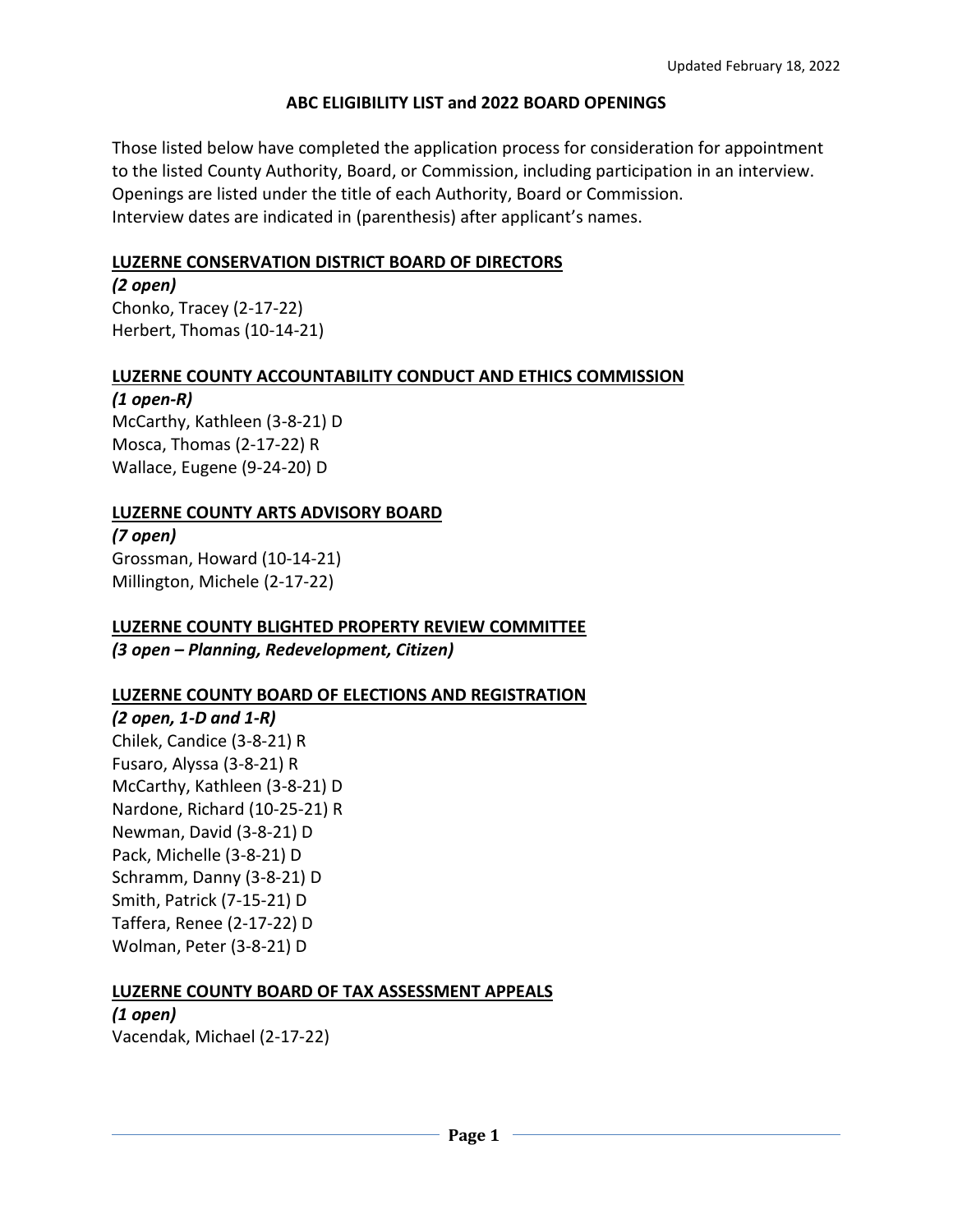## **LUZERNE COUNTY CARES COMMISSION**

*(2 open)* Knapp, Ronald (6-16-20) Wasilewski, Bonnie (6-16-20)

#### **LUZERNE COUNTY CHILDREN AND YOUTH ADVISORY BOARD**

#### *(6 open)*

Elko, Helene (10-25-21) McCarthy, Kathleen (3-8-21) Spearman, Tiffany (3-8-21)

#### **LUZERNE COUNTY COMMUNITY COLLEGE BOARD OF TRUSTEES**

*(2 open)* Bertoni, Robert (2-17-22) Breese, Arthur (1-19-21) Esposito, Joseph (2-17-22) Hastings, Todd (2-17-22) Long, Joseph (2-17-22) Ransome, Amoria (1-19-21) Roke-Thomas, Marie (10-14-21) Spencer, Lori (2-17-22)

#### **LUZERNE COUNTY CONVENTION AND VISITORS BUREAU BOARD OF DIRECTORS**

## *(3 open)* Brooks, Tony (2-17-22) Cromer, Amanda (10-14-21) Tenenbaum, Barry (10-14-21)

#### **LUZERNE COUNTY CONVENTION CENTER AUTHORITY**

*(5 open)* Bartz, Lynn (3-8-21) Bertoni, Robert (2-17-22) Galella, Dino (10-14-21) Lara, Guillermo (11-29-21) Long, Joseph (2-17-22) Orloski, Frank (10-14-21) Pickering, John (10-25-21) Ruckno, John (10-25-21) Spencer, Lori (2-17-22)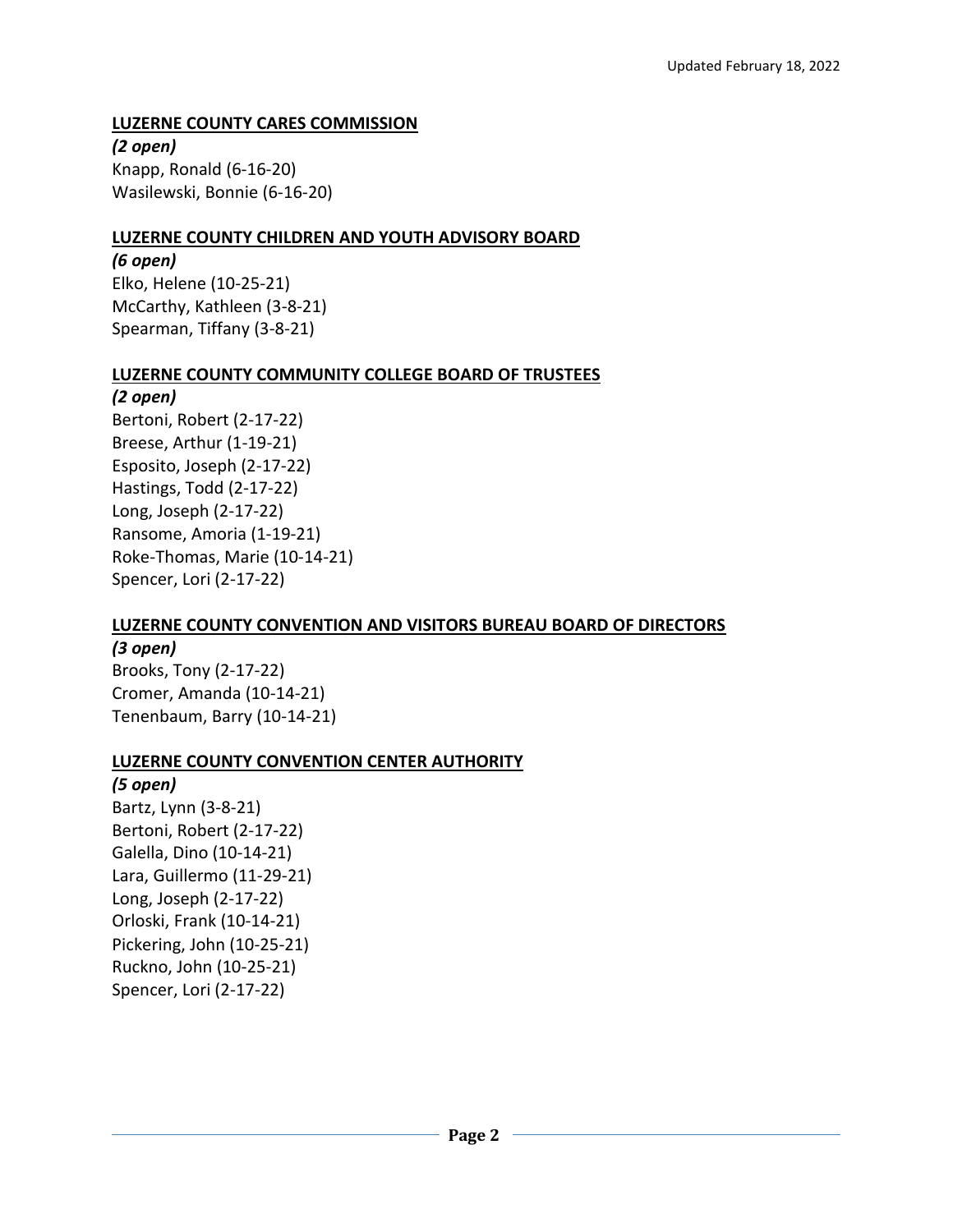#### **LUZERNE COUNTY FARMLAND PRESERVATION BOARD**

*(4 open)* Lucas, Jon (2-17-22) Thoma, Linda (2-17-22)

#### **LUZERNE COUNTY FLOOD PROTECTION AUTHORITY**

Delaney, James (7-15-21) O'Brien, Kevin (12-2-20) Partash, Andrew (7-15-21)

## **LUZERNE COUNTY FORTY FORT AIRPORT ADVISORY BOARD** *(7 open)*

## **LUZERNE COUNTY HOUSING AUTHORITY**

*(1 open)* Breese, Arthur (1-19-21) Fayock, Vincent (7-15-21) Siani, Daniel (7-15-21) Spencer, Lori (2-17-22)

#### **LUZERNE COUNTY INDUSTRIAL DEVELOPMENT AUTHORITY**

## **LUZERNE COUNTY PLANNING COMMISSION** *(3 open)*

**LUZERNE COUNTY RECREATIONAL FACILITIES ADVISORY BOARD** *(5 open)*

#### **LUZERNE COUNTY REDEVELOPMENT AUTHORITY**

#### *(1 open)*

Faust, Warren (12-2-20) Pekarovsky, John (11-29-21) Spencer, Lori (2-17-22) Williams, Rick (2-17-22)

#### **LUZERNE COUNTY TRANSPORTATION AUTHORITY**

*(2 open)* Bartz, Lynn (3-8-21) Kepner, Valerie (10-14-21) Sciandra, Charles (10-14-21) Tosh, David (10-14-21)